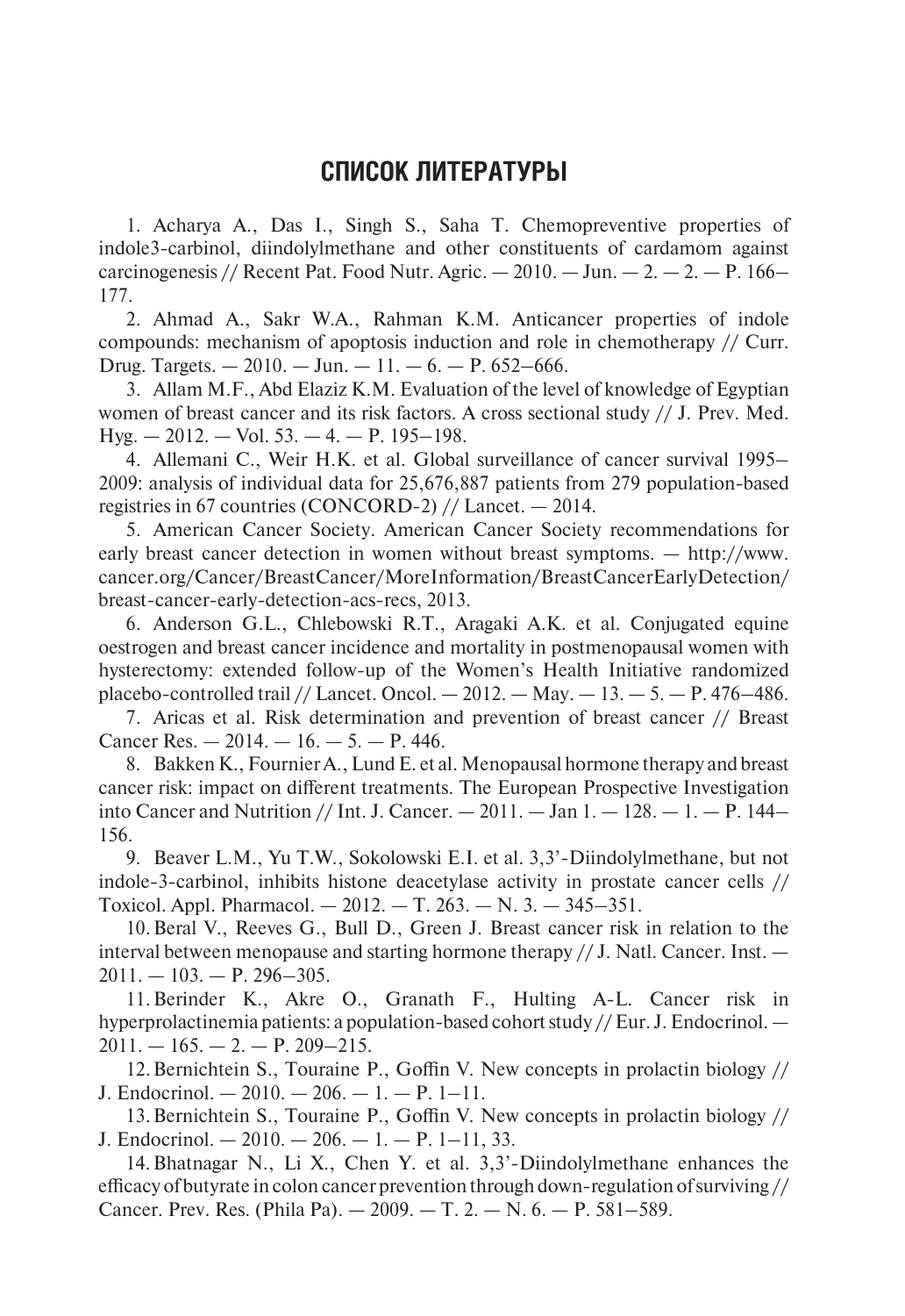15.Bjerkaas E., Parajuli R., Weiderpass E. et al. Smoking duration before first childbirth: an emerging risk factor for breast cancer? Results from 302 865 Norwegian woman // Cancer Causes Control. — 2013. — 24. — P. 1347–1356.

16.Blows F.M., Driver K.E., Schmidt M.K. et al. Subtyping of breast cancer by immunohistochemistry to investigate a relationship between subtype and short and long term survival: a collaborative analysis of data for 10 159 cases from 12 studies // PLoS Med.  $-2010$ .  $-$  May.  $-7$ .  $-5$ .  $-$  e1000279.

17.Boyle P., Boniol M., Koechlin A. et al. Diabetes and breast cancer risk: a metaanalysis // Br. J. Cancer  $-2012$ .  $-$  Oct 23.  $-107$ .  $-9$ .  $-$  P. 1608–1617.

18.Bradlow H.L., Telang N.T., Sepkovic D.W., Osborne M.P. 2-hydroxyestrone: the «good» estrogen // J. Endocrinol. — 1996. — 150 Suppl, Р. 259–265.

19.Bradlow H.L., Sepkovic D.W., Telang N., Tiwari R. Adipocyte-derived factor as a modulator of oxidative estrogen metabolism: implications for obesity and estrogendependent breast cancer // In vivo.  $-2011$ .  $-$  T. 25.  $-$  N. 4.  $-$  P. 585–588.

20.Bradlow H.L., Michnovicz J.J., Halper M. et al. Long-term responses of women to indole-3-carbinol or a high fiber diet // Cancer Epidimiol. Biomarkers Prev.  $-1994. - T. 3. - N. 7. - P. 591-595.$ 

21.Bray F., Jemal A., Grey N. et al. Global cancer transitions according to the human Development Index (2008–2030): a population-based study // Lancet. Oncol.  $-2012. - 13. - P. 790 - 801.$ 

22.Chen D., Banerjee S., Cui Q.C. et al. Activation of AMP-activated protein kinase by 3,3'-diindolylmethane (DIM) is associated with human prostate cancer cell death in vitro and in vivo // PLoS One  $- 2012$ .  $- T$ . 7.  $- N$ . 10.  $- P$ . e47186.

23.Chen S.L., Lee M.L., Liaо I.C., Liang T. The develоpment and current status of highfidelity patient simulation teaching // Hu Li Za Zhi.  $-$  2013.  $-$  Vol. 60.  $-$ 2. — Р. 87–92. — 10.6224. JN 60.2.87. (Article in Chinese) (Department оf Nursing, Hungkuang University, Taiwan).

24.Chen W.Y., Rosner B., Hankinson S.E. et al. Moderate alcohol consumption during adult life, drinking patterns, and breast cancer risk  $// JAMA. - 2011. - 306. -$ P. 1884–1890.

25.Chlebowski R.T., Anderson G.L., Gass M. et al. Estrogen plus progestin and breast cancer incidence and mortality in postmenopausal women // JAMA. — 2010. — Vol. 304. — P. 1684–1692.

26.Chlebowski R.T. Nutrition and physical activity influence on breast cancer incidence and outcome  $//$  Breast.  $-2013. -22S2$ : S30-S37.

27.Continents, CI5 plus: IARC CancerBase N. 9. Lyon, France: International Agency for Research on Cancer. — 2014.

28.Damiano J.S., Rendahl K.G., Karim C. et al. Neutralization of prolactin receptor function by monoclonal antibody LFA102, a novel potential therapeutic for the treatment of breast cancer // Mol. Cancer Ther.  $- 2013$ .  $- 12$ .  $- 3$ .  $- P$ . 295– 305.

29.Damiano J.S., Wasserman E. Molecular pathways: blockade of the PRLR signaling pathway as a novel antihormonal approach for the treatment of breast and prostate cancer // Clin. Cancer Res.  $- 2013. - 19. - 7. - P. 1644 - 1650.$ 

30.Das D., Talukdar U., Chisty S.J.S. et al. Serum prolactin level in patients taking olanzapine // Open J. Psychiatry Allied Sci.  $-2015$ .  $-6$ .  $-1$ .  $-$  P. 50–58.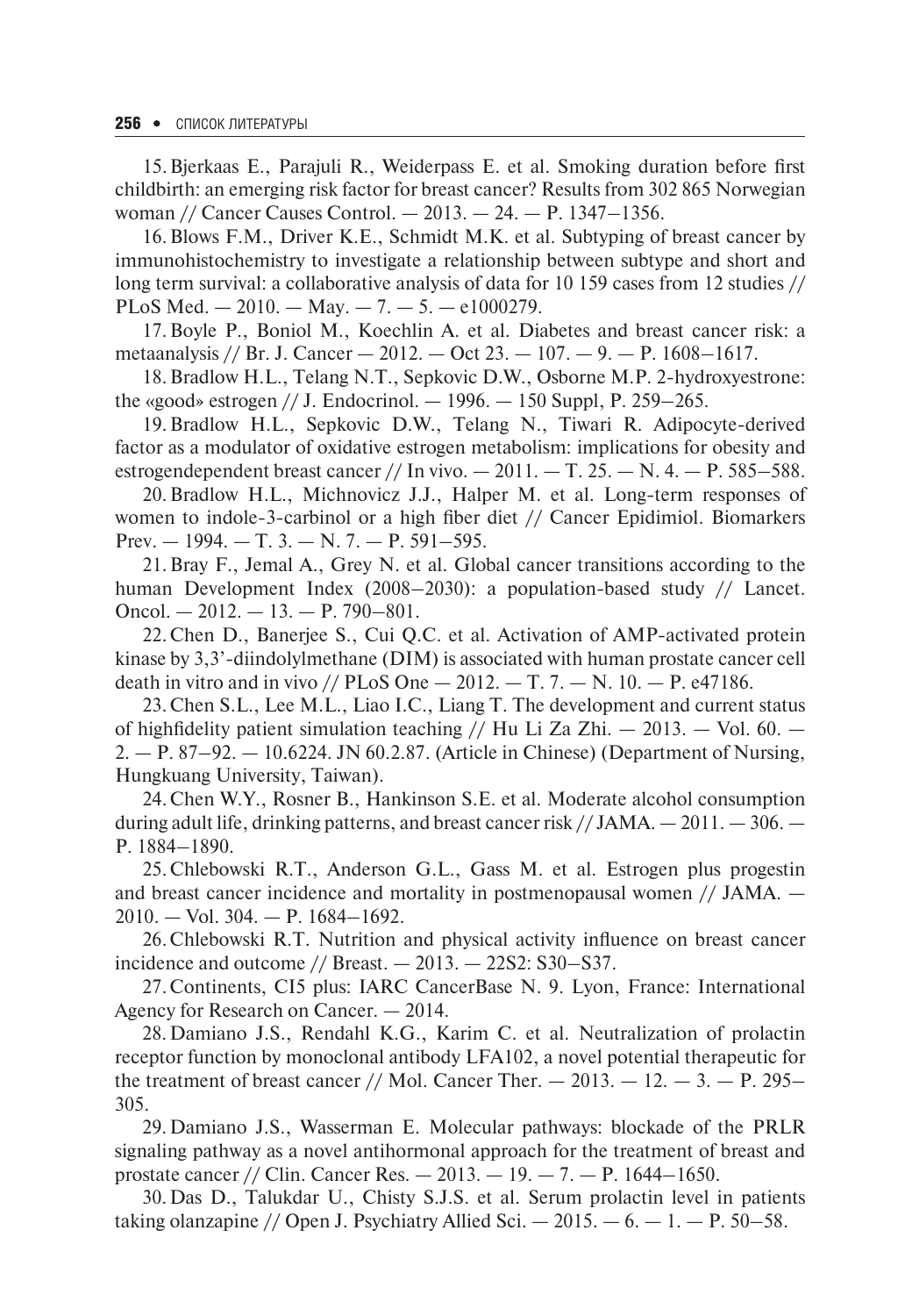31.de Villers T.J., Gass M.L., Haines C.J., Hall J.E. Global consensus statement on menopausal hormone therapy // Climacteric.  $-2013$ .  $-$  Apr.  $-16$ .  $- 2$ .  $-$ P. 203–204.

32.Domchek S.M., Friebel T.M., Singer C.F. et al. Association of risk-reducing surgery in BRCA1 or BRCA2 mutation carriers with cancer risk and mortality //  $JAMA. - 2010. - Vol. 304. - 9. - P. 967 - 975.$ 

33.Dorgan J.F., Stanczyk F.Z., Kahle L.L., Brinton L.A. Prospective case-control study of premenopausal serum estradiol and testosterone levels and breast cancer risk // Breast Cancer Res.  $- 2010. - 12. - 6. - R98.$ 

34.Dossus L., Boutron-Ruault M.C., Kaaks R. et al. Active and passive sigarette smoking and breast cancer risk: results from the EPIC cohort  $//$  Int. J. Cancer.  $2014. - 134. - P. 1871 - 1888.$ 

35.Evans D.G., Susnerwala I., Dawson J. et al. Risk of breast cancer in male BRCA2 carries // J. Med. Genet.  $-2010$ .  $-$  Vol. 47.  $-10$ .  $-$  P. 710–711.

36.Ferlay J., Bray F., Steliarova-Foucher E., Forman D. Cancer incidence in five continents, CI5plus: IARC CancerBase No. 9 [Internet]. Lyon: International Agency for Research on Cancer; 2014 [cited 2014 Apr 25]. Available from: http://ci5.iarc.fr.

37.Fuhrman B.J., Schairer C., Gail M.H. et al. Estrogen metabolism and risk of breast cancer in postmenopausal women  $//$  J. Natl. Cancer Inst.  $-2012$ .  $-$  Feb 22.  $104. - 4. - P. 326 - 329.$ 

38.Gaudet M.M., Gapstur S.M., Sun J. et al. Active smoking and breast cancer risk: original cohort data and meta-analysis  $//$  J. Natl. Cancer Inst.  $-2013$ .  $-105$ .  $-$ P. 515–525.

39.GBD 2013 Mortality and Causes of Death Collaborators. Global, regional, and national age-sex specific all-cause and cause-specific mortality for 240 causes of death, 1990–2013: a systematic analysis for the Global Burden of Disease Study  $2013$  // Lancet.  $-2015. - 385. - 9963. - P. 117-171.$ 

40.GLOBOCAN 2012. Russian Federation. Population fact sheets. — http:// globocan.iarc.fr./Pages/fact\_sheets\_population.aspx (accessed Dec 17, 2013).

41.Goffin V., Touraine P. The prolactin receptor as a therapeutic target in human diseases: browsing new potential indications // Expert Opin. Ther. Targets. — 2015. —  $19. - 9. - P. 1229 - 1244.$ 

42.Grattan D.R. 60 years of neuroendocrinology: The hypothalamo-prolactin axis // J. Endocrinol.  $- 2015. - Aug. - 226. - 2. - T101 - T122. - PMCID$ : PMC4515538.

43.Grattan D.R. The Eyes Have it! Protective Role of Prolactin in the Retina // EBioMedicine.  $-2016$ .  $-$  Jun.  $-8$ .  $-$  P. 26–27.  $-$  PMCID: PMC4919559.

44.Gоss P.E., Ingle J.N. et al. Exemestane for braest-cancer prevention in postmenopausal women // N. Engl. J. Med. — 2011. — Vol. 364. — N. 25. — P. 2381– 2391. — PMID: 21639806.

45.Haefele A., Word B., Yongmei X. et al. Indole-3-carbinol (I3C) modulates expression of DNA methyltransferases 1, 3a, and 3b in pancreatic cancer cells: Effects of gender and a novel (C→T) polymorphism in the promoter region of DNMT 3b  $\frac{1}{10}$ Int. J. Cancer Prevention. — 2007. — 2. — Р. 245–255.

46.Halaška M., Beleš P., Gorkow C., Sieder C. Treatment of cyclical mastalgia with a solution containing a Vitex agnus castus extract: result of a placebo-controlled double-blind study // The Breast.  $- 1999$ .  $-$  Vol. 8.  $- P. 175 - 181$ .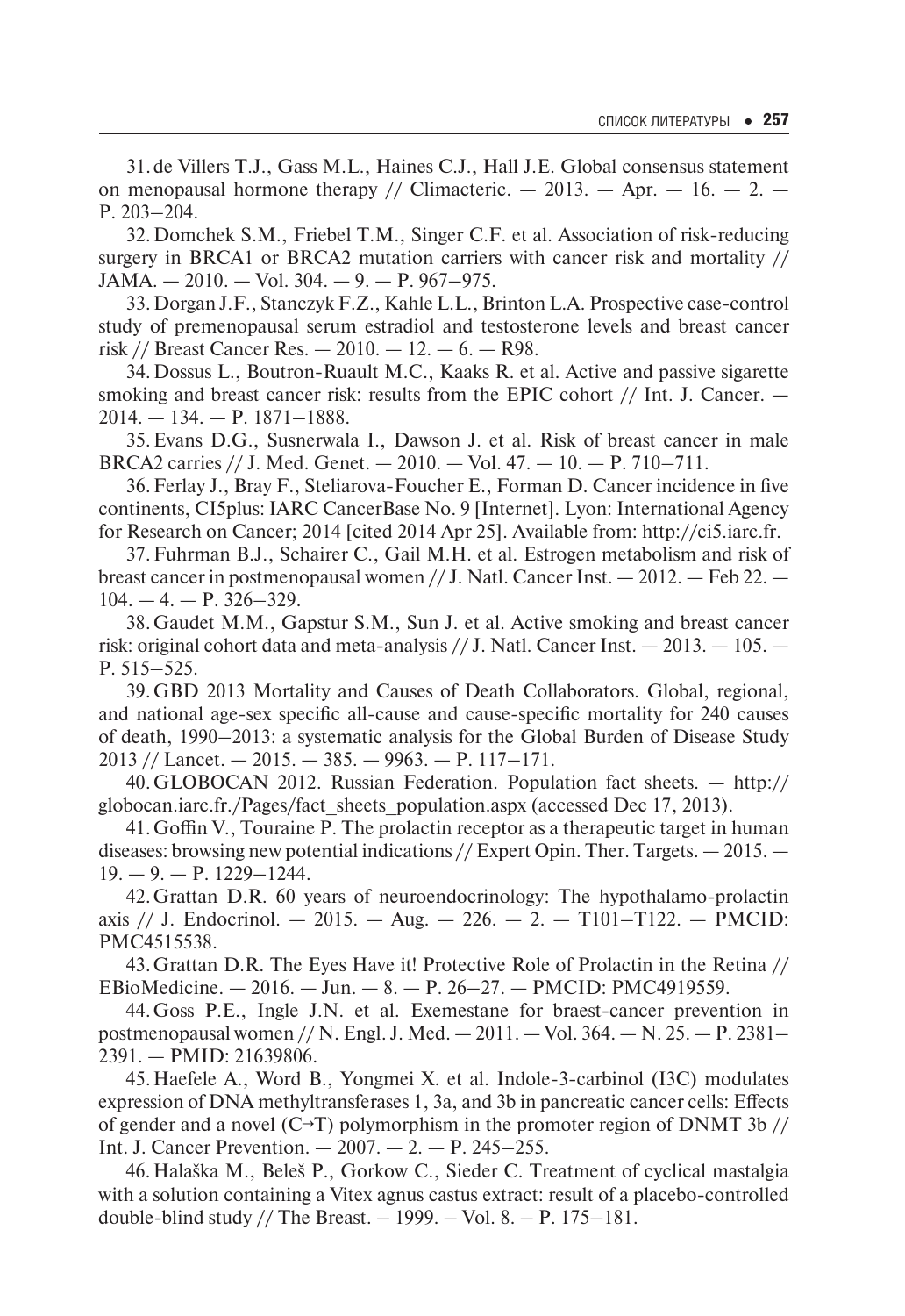47.Hanahan D., Weinberg R.A. The hallmarks of cancer: the next generation // Cell.  $-2011. -$  Vol. 144.  $-5. - P. 646-674.$ 

48.Haque R., Ahmed S.A., Inzhakova G. et al. Impact of breast cancer subtypes and treatment on survival: an analysis spanning two decades // Cancer Epidemiol. Biomarkers Prev.  $-2012 - 21 - 10 - P$ . 1848–1855.

49.HellquistB.N., Duffy S.W., Abdsaleh S. et al. Effectiveness of population-based service screening with mammography for women ages 40 to 49 years: evaluation of the Swedish Mammography Screening in young women (SCRY) cohort // Cancer. —  $2011. - Vol.$  117.  $- 4. - P.$  714-722.

50.Howlader N., Noone A.M., Krapcho M. et al. SEER Cancer Statistics Review, 1975 — 2010. — Bethesda, MD: National Cancer Institute, 2013. — http://seer. cancer.gov/csr/1975\_2010/, based on November 2012 SEER data submission.

51.http://www.ncbi.nlm.nih.gov/pmc/articles/PMC1592781/

52.http://www.ncbi.nlm.nih.gov/pmc/articles/PMC4666935/

53.http://www.ncbi.nlm.nih.gov/pmc/articles/PMC4909382/

54.http://www.ntv.ru/novosti/243552/

55.HuoC.W. et al. Mammographic density— a review on the current understanding of its association with breast cancer  $\frac{1}{2}$  Breast Cancer Res. Treat.  $-2014$ .  $-144$ . P. 479–502.

56.Im A., Vogel V.G., Ahrendt G. et al. Urinary estrogen metabolites in women at high risk for breast cancer // Carcinogenesis.  $-2009$ .  $-$  T. 30.  $-$  P. 1532–1535.

57.International Agency for Research on Cancer. World Cancer Report 2014. WHO. OMS. Edited by Stewart BW, Wild CP.

58.Izzotti A., Calin G.A., Steele V.E. et al. Chemoprevention of cigarette smokeinduced alterations of MicroRNA expression in rat lungs // Cancer. Prev. Res. (Phila Pa).  $-2010$ .  $-\mathrm{T}$ . 3.  $-\mathrm{N}$ . 1.  $-\mathrm{P}$ . 62-72.

59. J. Endocrinol.  $-2015. - Aug. -226. - 2. - T101-T122. - Prepublished$ online 2015, Jun 22. — doi: 10.1530/JOE-15-0213. — PMCID: PMC4515538. — 60 YEARS OF NEUROENDOCRINOLOGY: The hypothalamo-prolactin axis. David R. Grattan

60. JatоiI., Kaufmann M., editоrs. Management оf Breast Diseases. — Heidelberg: Springer, 2010. — 659 p.

61. Jemal A., Center M.M., DeSantis C., Ward E.M. Global patterns of cancer incidence and mortality rates and trends // Cancer Epid. Biomarkers Prev. — 2010. — 19. — P. 1893–1907.

62.Kabat G.C., Jones J.G., Olson N. et al. A multi-center prospective cohort study of benign breast disease and risk of subsequent breast cancer // Cancer Causes Control.  $-2010$ .  $-$  Jun.  $-21$ .  $-6$ .  $-$  P. 821–828.

63.Kawai M., Minami Y., Kuriyama S. et al. Adiposity, adult weight change and breast cancer risk in postmenopausal Japanese women: the Miyagi Cohort Study // Br. J. Cancer. — 2010. — Vol. 103. — P. 1443–1447.

64.Key T.J. Endogenous oestrogenes and breast cancer risk in premenopausal and postmenopausal women // Steroids.  $- 2011$ .  $- Ju$ .  $- 76$ .  $- 8$ .  $- P$ . 812–815.

65.Kotsopoulos J., Zhang S., Akbari M. et al. BRCA1 mRNA levels following a 4–6-week intervention with oral 3,3-diindolylmethane  $//$  Br. J. Cancer.  $-$  2014.  $111. - 7. - P. 1269 - 1274.$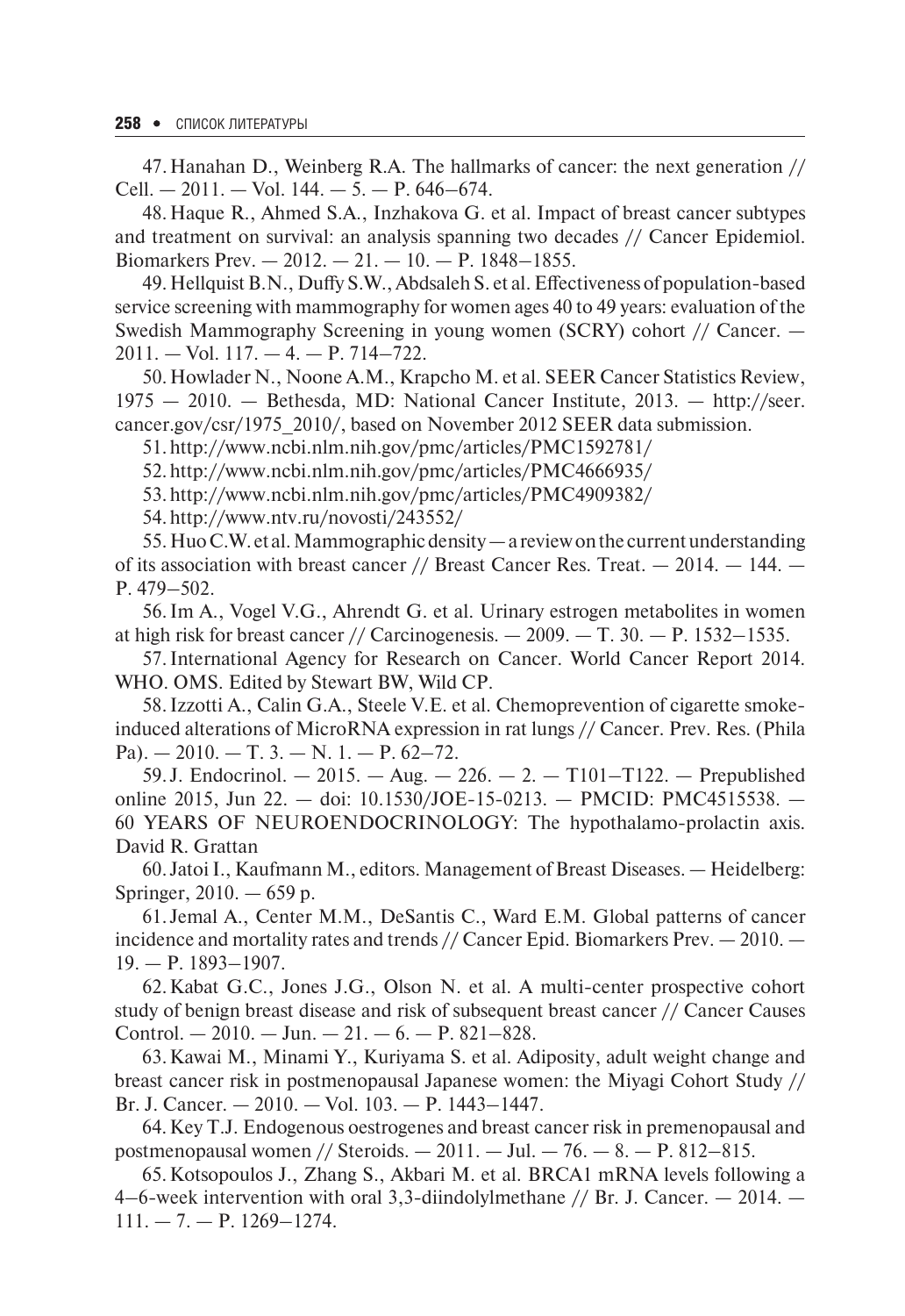66.Kunimasa K., Kobayashi T., Kaji K., Ohta T. Antiangiogenic effects of indole-3-carbinol and 3,3'-diindolylmethane are associated with their differential regulation of ERK1/2 and Akt in tube-forming HUVEC  $//$  J. Nutr.  $-$  2010.  $-$  Jan.  $-$  140.  $1. - P. 1-6.$ 

67.Lange C.A., Richer J.K., Horwitz K.B. Hypothesis: Progesterone primes breast cancer cells for cross-talk with proliferative or antiproliferative signals. Mol Endocrinol. 1999 Jun 13(6). 829–836.

68.Lalloo F., Evans D.G. Familial breast cancer // Clin. Genet. — 2012. — 82. — 105.

69.Lee I.M., Shiroma E.J., Lobelo F. et al. Effect of physical inactivity on major noncommunicable diseases worldwide: an analysis of burden of disease and life expectancy // Lancet.  $-2012. - 380. - P. 219-229.$ 

70.Lord R.S., Bongiovanni B., Bralley J.A. Estrogen metabolism and the dietcancer connection: rationale for assessing the ratio of urinary hydroxylated estrogen metabolites // Altern. Med. Rev.  $-2002 - T$ . 7.  $- N$ . 2.  $- P$ . 112–129.

71.Lyn-Cook B.D., Mohammed S.I., Davis C. et al. Gender differences in gemcitabine (Gemzar) efficacy in cancer cells: effect of indole-3-carbinol // Anticancer. Res. — 2010. — Т. 30. N. 12. — Р. 4907–4913.

72.Maruthanila V.L., Li Y., Li X., Guo B. Chemopreventive agent 3,3'-diindolylmethane selectively induces proteasomal degradation of class I histone deacetylases // Cancer. Res.  $- 2010$ .  $- T$ . 70.  $- N$ . 2.  $- P$ . 646–654.

73.Meczekalski B., Katulski K., Podfigurna-Stopa A. et al. Spontaneous endogenous pulsatile release of kisspeptin is temporally coupled with luteinizing hormone in healthy women // Fertil Steril.  $-2016$ .  $-$  May.  $-105$ .  $-5$ .  $-$  P. 1345–  $1350. -e2. - PMID: 26859129.$ 

74.Meléndez García R. et al. Prolactin protects retinal pigment epithelium by inhibiting sirtuin 2-dependent cell death // EBioMedicine.  $-$  2016.  $-$  May.  $-$  7.  $-$ P. 35–49. — PMID: 27322457.

75.Meng Q., Qi M., Chen D.-Z. et al. Supression of breast cancer invasion and migration by indole-3-carbinol: associated with up-regulation of BRCA1 and E-cadherin/catenin complexes  $// J.$  Mol. Med.  $- 2000. -78. - P. 155-165.$ 

76.Michnovicz J.J. Increased estrogen 2-hydroxylation in obese women using oral indole-3-carbinol // Int. J. Obes. Relat. Metab. Disord.  $-1998. - T. 22. - N. 3. -$ Р. 227–229.

77.Miyamoto K., Fukutomi T., Asada K. et al. Promoter hypermethylation and posttranscriptional mechanisms for reduced BRCA1 immunoreactivity in sporadic human breast cancers // Jpn. J. Clin. Oncol.  $-32. -3. -P.$  79-84.

78.Moran A., O`Hara C., Khan S. et al. Risk of cancer other than breast or ovarian in individuals with BRCA1 and BRCA2 utations // Fam. Cancer. — 2012. — Vol. 11. — P. 235–242.

79.Morimoto Y. et al. Urinary estrogen metabolites during a randomized soy trial // Nutr Cancer.  $-2012. -64. -2. -P. 307-314.$ 

80.Muti P., Bradlow H.L., Micheli A. et al. Estrogen metabolism and risk of breast cancer: a prospective study of the 2:16 alphahydroxyestrone ratio in premenopausal and postmenopausal women // Epidemiology.  $-2000$ .  $-$  T. 11.  $-$  N. 6.  $-$  P. 635– 640.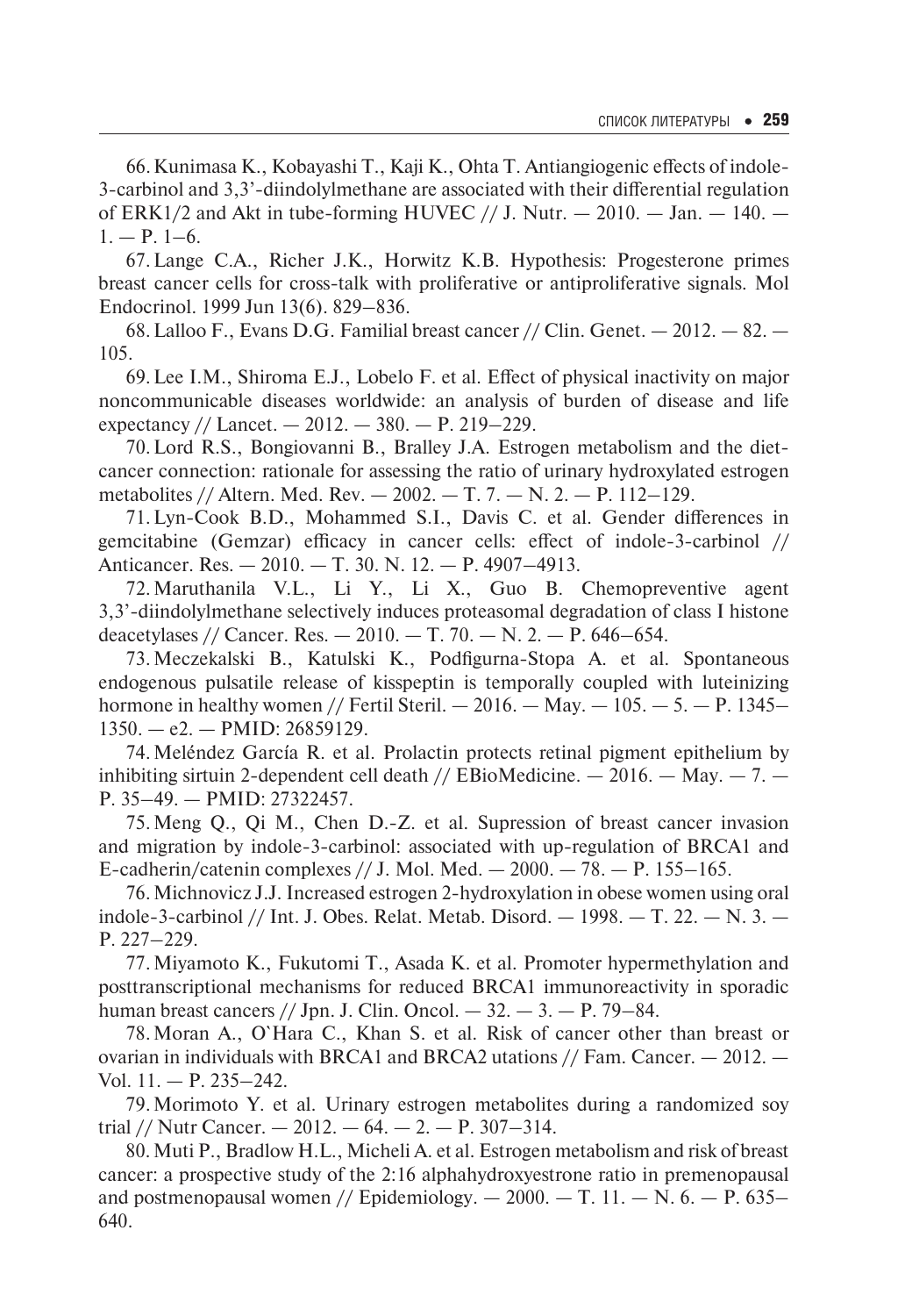81.Naderi A. Prolactin-induced protein in breast cancer // Adv. Exp. Med. Biol. — 2015. — 846. — P. 189–200. — PMID: 25472539.

82.Onstad M., Stuckey A. Benign braest disorders // Obstet. Gynecol. Clin. North Am. — 2013. — Vol. 40. — N. 3. — P. 459–473. — PMID: 24021252.

83.Pace L.E., Keating N.L. A systematic assessment of benefits and risks to guide breast cancer screening decisions // JAMA.  $- 2014$ .  $-$  Vol. 311.  $- 13$ .  $- P$ . 1327-1335.

84.Pennington K.P. et al. BRCA1, TP53, and CHEK2 germline mutations in uterine serous carcinoma // Cancer.  $- 2013. - 119. - 2. - P.$  332-338.

85.Petersson K.J., Vermeulen A.M., Friberg L.E. Predictions of in vivo prolactin levels from in vitro  $K(i)$  values of  $D(2)$  receptor antagonists using an agonist-antagonist interaction model // AAPS J.  $- 2013$ .  $-$  Apr.  $- 15$ .  $- 2$ .  $- P$ . 533–541.  $-$  PMID: 23392818.

86.Poornima J., Mirunalini S. (2014) Attenuation of carcinogenesis and the mechanism underlying by the influence of indole-3-carbinol and its metabolite 3,3'-diindolylmethane: a therapeutic marvel // Adv. Pharmacol. Sci. — 2014. — 832161.

87.Primer of the molecular biology of cancer V.T. DeVita, T.S. Lawrence, S.A. Rosenberg (Eds.). — Philadelphia: Lippincott Williams&Wilkins&Wolters Kluwer, 2011.

88.Rapkin A.J., Lewis E.I. Treatment of premenstrual dysphoric disorder // Womens Health (Lond). — 2013. — Nov. — 9. — 6. — P. 537–56. — PMID: 24161307.

89.Reis-Filho J.S., Pusztai L. Gene expression profiling in breast cancer: classification, prognostication, and prediction // Lancet.  $-$  2011.  $-$  Nov 19.  $-$ 378. — 9805. — P. 1812–1823.

90.Reed G.A., Peterson K.S., Smith H.J. et al. A phase I study of indole-3 carbinol in women: tolerability and effects // Cancer Epidemiol. Biomarkers Prev. —  $2005. - T. 14. - N. 8. - P. 1953 - 1960.$ 

91.Rogulski L. Estimated braest cancer riskand scrining outcomes among premenopausal women with noncyclic mastalia // Ginecol. Pol.  $-2013$ .  $-$  Vol. 84.  $-$ N. 9. — P. 754–757. — PMID: 24191512.

92.Salz T., Richman A.R., Brewer N.T. Meta-analyses оf the effect оf falsepоsitive mammоgrams оn generic and specific psychоsоcial оutcоmes // Psychоoncol.  $-2010$ .  $-$  Vol. 19.  $-$  N. 10.  $-$  P. 1026–1034.

93.Saw C.L., Cintrón M., Wu T.Y. et al. Pharmacodynamics of dietary phytochemical indoles I3C and DIM: Induction of Nrf2-mediated phase II drug metabolizing and antioxidant genes and synergism with isothiocyanates // Biopharm Drug Dispos.  $-2011$ .  $-$  Jul.  $-32$ .  $-5$ .  $-$  P. 289-300.

94.Schennink A., Trott J.F., Manjarin R. et al. Comparative genomics reveals tissue-specific regulation of prolactin receptor gene expression // J. Mol. Endocrinol.  $-2015.$  – Feb.  $-54.$  – 1. – P. 1–15. – PMID: 25358647.

95.Semov A., Iourtchenko L., Liu L.F. et al. Diindolylmethane (DIM) selectively inhibits cancer stem cells // Biochem. Biophys. Res. Commun.  $-2012$ .  $-$  T. 424.  $-$ N. 1. — Р. 45–51.

96.Sitruk–Ware R., Sterkers N., Mauvais-Jarvis P. Benign breast disease I: hormonal investigation. Obstet Gynecol 1979. 53(4). 457–460.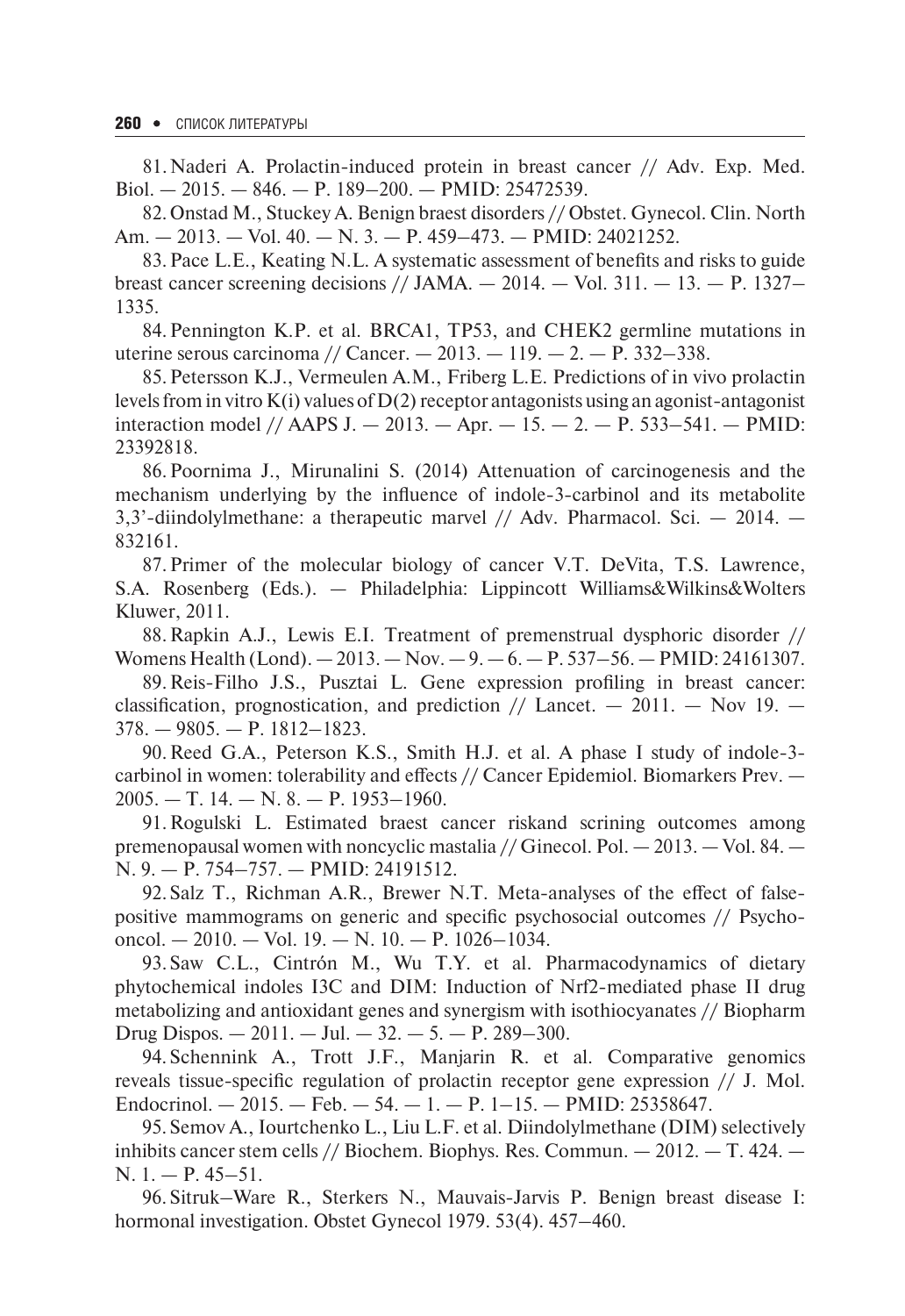97.Surazynski A., Miltyk W., Wolczynski S., Palka J. The effect of prolactin and estrogen cross-talk on prolidase-dependent signaling in MCF-7 cells // Neoplasma. —  $2013. - 60. - 4. - P. 355 - 363.$ 

98.Szaefer H. et al. Modulation of CYP1A1, CYP1A2 and CYP1B1 expression by cabbage juices and indoles in human breast cell lines // Nutr. Cancer. — 2012. — Aug.  $-64. - 6. - P. 879 - 888.$ 

99.Tabar L., Dean P.B. A new era in the diagnоsis and treatment оf breast cancer // Breast J.  $-2010$ .  $-$  Vol. 16.  $-$  Suppl. 1.  $-$  P. 2–4.

100. Tabar T., Vitak B., Chen T.H. et al. Swedish two-country trial: during 3 decades //Radiology.  $-2011. -$  Vol.  $260. -3. -$  P.  $658-663.$ 

101. Tam C.Y., Martin L.J., Hislоp G. et al. Risk factоrs fоr breast cancer in pоstmenоpausal Caucasian and Chinese-Canadian wоmen // Breast cancer Research.  $-2010$ .  $-$  Vol. 12.  $-$  R. 2 (open Access).

102. Teegarden D., Romieu I., Lelievre S.A. Redefining the impact of nutrition on breast cancer incidence: is epigenetics involved? // Nutr. Res. Rev.  $-$  2012.  $25. - P. 68 - 95.$ 

103. ThominA., Friszer S., FajacA. et al. Hormonal prevention of breast cancer // Ann. Endocrinol. (Paris). — 2014. — 75. — 3. — P. 148–155.

104. Tikk K., Sookthai D., Johnson T. et al. Circulating prolactin and breast cancer risk among pre- and postmenopausal women in the EPIC cohort // Ann. Oncol.  $-2014. -25. -7. - P. 1422 - 1428.$ 

105. Tran B., Bedard P.L. Luminal-B breast cancer and novel therapeutic targets // Breast Cancer Res.  $- 2011. - 13. - 6. - P. 221.$ 

106. Turati F., LaVecchia C. Risk factоrs fоr breast cancer in China: similarities and differences with western populations // Arch. Med. Sci.  $-$  2012.  $-$  Vol. 8.  $-$ N. 2. — Р. 179–182.

107. Tworoger S.S., Eliassen A.H., Zhang X. et al. A 20-year prospective study of plasma prolactin as a risk marker of breast cancer development // Cancer Res. —  $2013. - \text{Aug } 1. - 73. - 15. - \text{P. } 4810 - 9. - (2013, \text{Jun } 19).$ 

108. Tworoger S.S., Hankinson S.E. Prolactin and breast cancer etiology: an epidemiologic perspective  $//$  J. Mammary Gland Biol. Neoplasia.  $-$  2008.  $-$  13.  $1. - P. 41 - 53.$ 

109. URL: http://ria.ru/society/20160724/1472728719.html

110. URL: http://www.ntv.ru/novosti/281403/

111. van der Groep P., van der Wall E., van der Diest P.J. Pathology of hereditary breast cancer // Cell Oncol. — 2011. — Apr. — 34. — 2. — P. 71–88.

112. van Die M.D., Burger H.G., Teede H.J., Bone K.M. Vitex agnus-castus extracts for female reproductive disorders: a systematic review of clinical trials // Planta Med.  $-2013.$  - May.  $-79.$   $-7.$   $-$  P. 562–575.  $-$  PMID: 23136064.

113. Visvanthan K., Hurley P., Bantug E. et al. Use of pharmacological interventions for breast cancer risk reduction: American Society of Clinical Oncology Clinical Practice Guideline // LCO. — 2013. — Vol. 31. — 23. — P. 2942–2962.

114. Voduc K.D., Cheang M.C., Tyldesley S., Gelmon K. Breast cancer subtypes and the risk of local and regional relapse  $//$  J. Clin. Oncol.  $- 2010. - 28. - 10. -$ P. 1684–1691.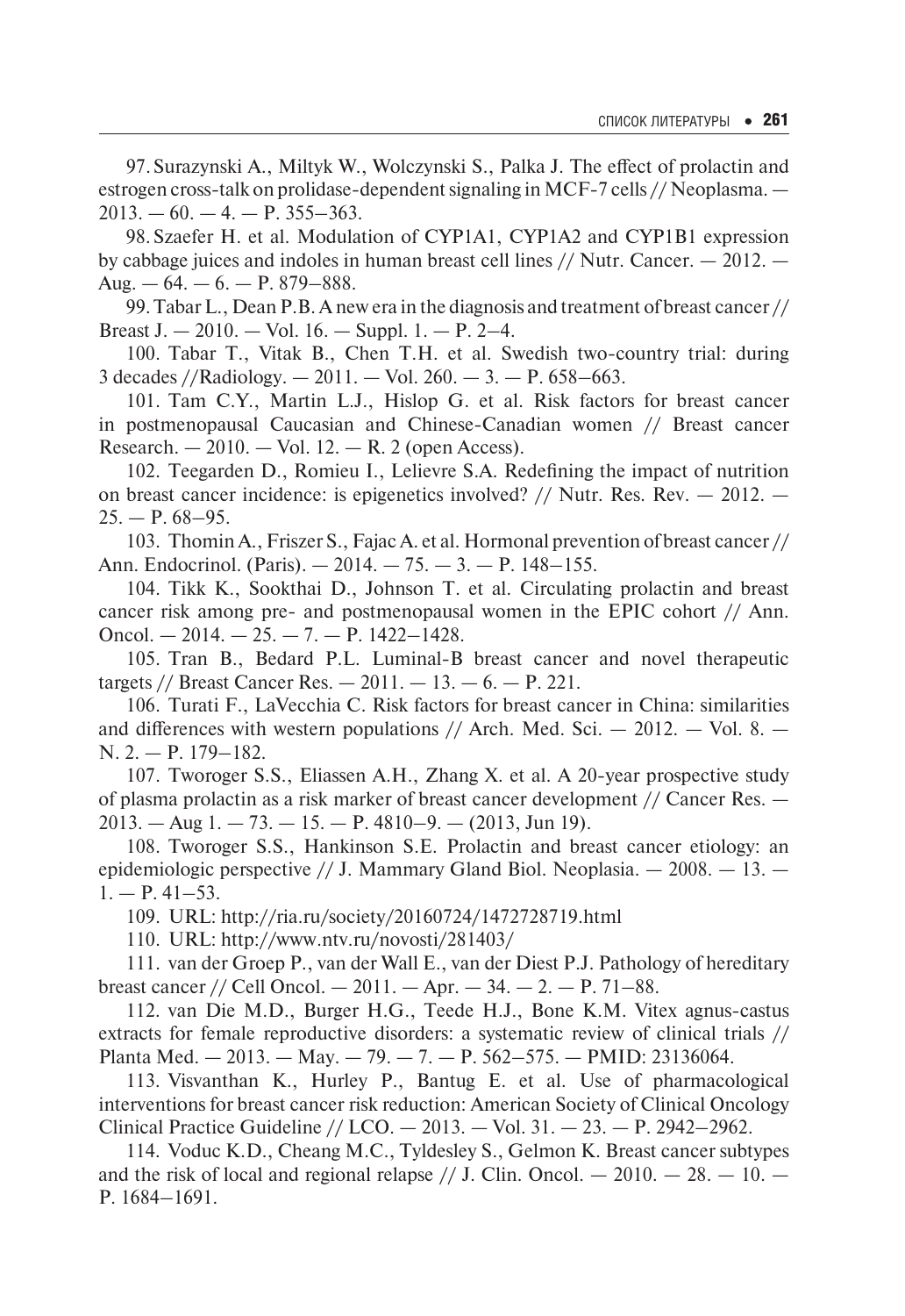115. Vogel V.G., Costantino J.P., Wickerham D.L. et al. Update of the National Surgical Adjuvant Breast and Bowel Project Study of Tamoxifen and Raloxifene (STAR) P-2 trial: Preventing breast cancer // Cancer Prev Res (Phila). — 2010. —  $3. - 6. - P. 696 - 706.$ 

116. Walsh T., Casadei S., Lee M.K. et al. Mutations in 12 genes for inherited ovarian cancer, fallopian tube, and peritoneal carcinoma identified by massively parallel sequencing // PNAS.  $- 2011. - 108. - 18032$ .

117. Webster D.E., He Y., Chen S.N., Pauli G.F., Farnsworth N.R., Wang Z.J. Opioidergic mechanisms underlying the actions of Vitex agnus-castus L. Biochem Pharmacol. 2011. 81(1). Р. 170–177.

118. Weng J.R., Omar H.A., Kulp S.K., Chen C.S. Pharmacological exploitation of indole-3-carbinol to develop potent antitumor agents // Mini Rev. Med. Chem. —  $2010. - \text{Mav.} - 10. - 5. - \text{P}$ . 398-404.

119. Wong C.P., Hsu A., Buchanan A. et al. Effects of sulforaphane and 3,3'-diindolylmethane ongenome-wide promoter methylation in normal prostate epithelial cells and prostate cancer cells //  $PLoS$  One.  $- 2014$ .  $- T$ , 9.  $- N$ . 1.  $- P$ . e86787.

120. Wong G.Y., Bradlow L., Sepkovic D. et al. Dose-ranging study of indole-3 carbinol for breast cancer prevention // J. Cell. Biochem. — 1997. — Suppl. Р. 28–29, 111–116.

121. World Cancer Report 2014 // Ed. by W. Stewart and Ch.P.Wild.— IARC, 2014.

122. World Cancer Report 2014. World Health Organization. 2014. pp. Chapter 1.1. — ISBN 92-832-0429-8.

123. Wu T.Y., Khor T.O., Su Z.Y. et al. Epigenetic modifications of Nrf2 by 3,3'-diindolylmethane in vitro in TRAMP C1 cell line and in vivo TRAMP prostate tumors // The AAPS J.  $- 2013$ .  $- T$ . 15.  $- N$ . 3.  $- P$ . 864–874.

124. Wu Y., Zhang D., Kang S. Physical activity and risk of breast cancer: a metaanalysis of prospective studies // Breast Cancer Res. Treat.  $-2013$ .  $-137$ .  $-$  P. 869– 882.

125. Wuttke W. et al. Treatment of cyclical mastalgia with a medicinal product containing Agnus Castus. Geburtsh u Frauenheilk 57. — 1997. — P. 569–574.

126. Андреева Е.Н., Рожкова Н.И., Соколова Д.А. Доброкачественные дисплазии молочных желез: патогенетический вектор лечения // Status Praesens. —  $2016. - N911. - 70. - C. 23.$ 

127. Андреева Е.Н., Рожкова Н.И. Эффективность трансдермального геля, содержащего микронизированный прогестерон, в лечении фиброзно-кистозной мастопатии (ФКМ). Результаты российского исследования. Акушерство и гинекология. 2016; 12: http://dx.doi.org/10.18565/aig.2016.12.

128. Андреева Е.Н., Хамошина М.Б., Руднева О.Д. Пролактин и молочные железы: норма и патология // Гинекология. — 2012. — № 1. — С. 12–16.

129. Ашрафян Л.А., Овчинникова О.А., Антонова И.Б. и др. Роль метаболического синдрома в патогенезе рака молочной железы и возможности его коррекции. — http://vestnik.rncrr.ru/vestnik/v12/lustik\_v12.htm.

130. Ашрафян Л.А., Овчинникова O.A. Роль метаболического синдрома в патогенезе рака молочной железы и возможности его коррекции. — 2012. Врач-аспирант, http://vrachaspirant.ru›Статьи›oncology/12091.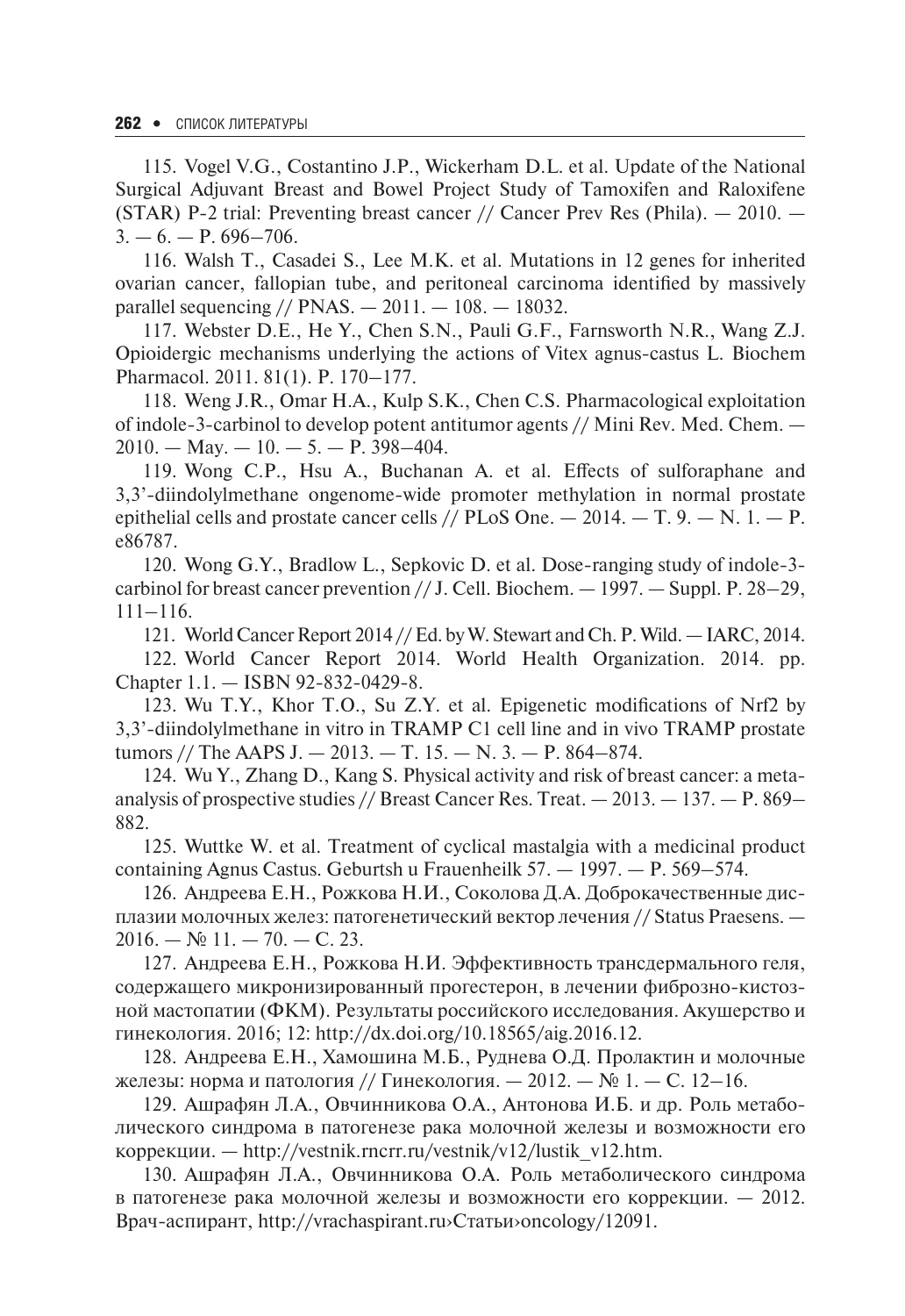131. Ашрафян Л.А., Киселев В.И., Овчинникова O.A., Антонова И.Б. Метаболиты эстрогенов у больных раком молочной железы и возможные пути их коррекции. Материалы IX Всероссийской школы ≪Основы клинической маммологии . — М., 2008. — С. 54–56.

132. Бабаева Н.А., Ашрафян Л.А., Антонова И.Б. и др. Роль метаболитов эстрогенов в патогенезе рака молочной железы, эндометрия и яичников // Вестник РНЦР. — 2013. — Т. 13. — № 1. http://vestnik.mcrr.ru/vestnik/v13/ papers/babaeva\_v13.htm

133. Беспалов В.Г., Травина М.Л. Фиброзно-кистозная болезнь и риск рака молочной железы (обзор литературы) // Опухоли женской репродуктивной системы. — 2015. — № 4. — Т. 11. — С. 58–70.

134. Веропотвелян П.Н. Влияние пролактина на состояние молочной железы // (Grattan D.R. 60 years of neuroendocrinology: The hypothalamo-prolactin axis // J. Endocrinol.  $-2015$ .  $-$  Aug.  $-226$ .  $- 2$ .  $-$  T101-T122.  $-$  PMCID: PMC4515538.)

135. Веропотвелян П.Н. Влияние пролактина на состояние молочной железы // Мед. аспекты здоровья женщины. — 2011. — № 3. — 1. — 43. — С. 29–37.

136. Веропотвелян П.Н. Состояние молочных желез у пациенток, страдающих бесплодием, после индукции овуляции // Мед. аспекты здоровья женщины.  $-2012$ .  $-$  № 4.  $-56$ .  $-$  С. 32-38.

137. Гиперпролактинемия: клиника, диагностика, дифференциальная диагностика, методы лечения / Российская ассоциация эндокринологов: Клинические рекомендации. — 2013.

138. Доброкачественные дисплазии молочных желез: патогенетический вектор лечения. Обзор исследований, клинические рекомендации: Информационный бюллетень / Е.Н. Андреева, Н.И. Рожкова, Д.А. Соколова. — М.: Редакция журнала Status Praesens, 2016. — 24 с.

139. Емельяненко Е.Б. Анализ оснащенности рентгенологическим оборудованием медицинских учреждений Российской Федерации // Кремлевская медицина. Клинич. вестн. — 2010. — № 2. — С. 22–23.

140. Жарков П.Л. Нарушение формирования (дисплазии) опорно-двигательной системы в повседневной практике врача. — М.: Видар, 2012. — С. 1–310.

141. Злокачественные новообразования в России в 2014 г. (заболеваемость и смертность) / Под ред. А.Д. Каприна, В.В. Старинского, Г.В. Петровой. — М.: МНИОИ им. П.А. Герцена — филиал ФГБУ «НМИРЦ» Минздрава России, 2016. — 250 с.

142. Идрисова Э.А., Бадгоева О.Х., Власов Р.С. и др. Сочетание гиперпролиферативных заболеваний матки и молочных желез: возможности таргетной терапии // Проблемы репродукции // Материалы IV Международного конгресса по репродуктивной медицине (спецвыпуск). — 2010. — С. 186–187.

143. Каприн А.Д., Старинский В.В., Петрова Г.В. Злокачественные новообразования в России в 2012 г. — М.: РИИС ФИАН, 2013. — 249 с.

144. Каприн А.Д., Старинский В.В., Петрова Г.В. Злокачественные новообразования в России в 2015 г. (заболеваемость и смертность). — М., 2016. — 250 с.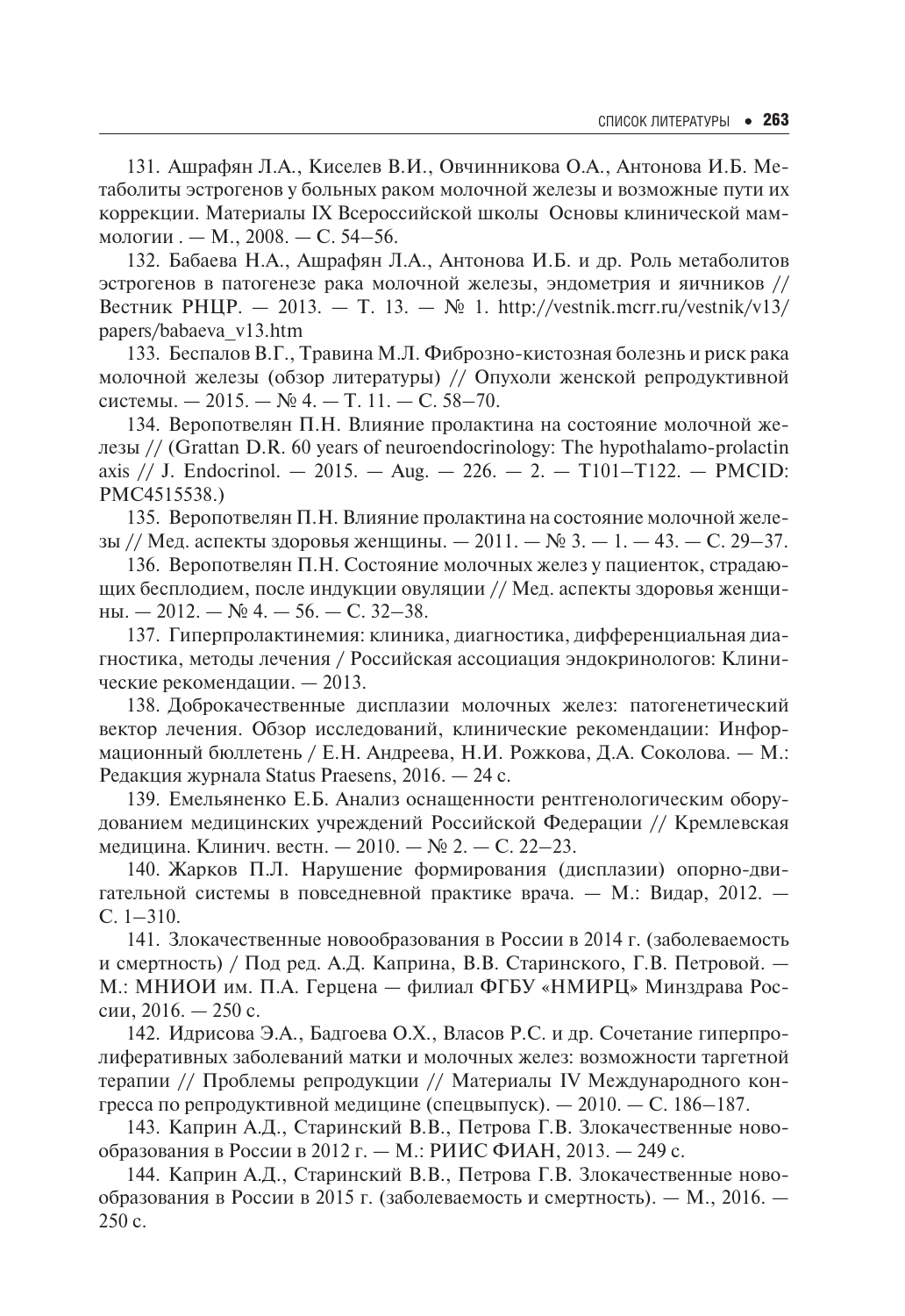145. Каприн А.Д., Старинский В.В., Петрова Г.В. Состояние онкологической помощи населению России в 2014 г. — М.: МНИОИ им. П.А. Герцена филиал ФГБУ «НМИРЦ» Минздрава России, 2015. — 236 с.

146. Киселев В.И., Сметник В.П., Сутурина Л.В. и др. Индолкарбинол (Индинол<sup>®</sup> Форто) — метод таргетной терапии при циклической мастодинии // Акушерство и гинекология. — 2013. — № 7. — С. 56–62.

147. Киселев В.И., Сидорова И.С., Унанян А.Л., Муйжнек Е.Л. Гиперпластические процессы органов женской репродуктивной системы: теория и практика (монография). — М.: Медпрактика, 2011.

148. Кит О.И., Франциянц Е.М., Бандовкина В.А. и др. Уровень половых гормонов и пролактина в ткани злокачественных опухолей молочной железы у больных разного возраста. Фундаментальные исследования. — 2013. — № 7. — С. 560–564.

149. Клиническая маммология. Современное состояние проблемы / Под ред. Коган И.Ю., Мусина Е.В. Местное применение микронизированного прогестерона у больных репродуктивного возраста с мастопатией // Акушерство и гинекология. — 2012. — № 2. — С. 102–116.

150. Коган И.Ю., Мясникова М.О., Мусина Е.В. Прогестерон в лечении мастопатии: монография. — Спб: ЛЕМА, 2012. — 68 с.

151. Коган И.Ю., Мясникова М.О. Диагностика и лечение мастопатии. — СПб.,  $2010. - C. 32$ .

152. Корженкова Г.П. Скрининг рака молочной железы // Практика. — М., 2010. — http://mfvt.ru/skrining-raka-molochnoj-zhelezy.

153. Корженкова Г.П. Совершенствование диагностики рака молочной железы в условиях массового маммографического обследования женского населения: Автореф. дис. … докт. мед. наук. — Обнинск, 2013. — С. 26.

154. Кузнецова И.В., Ховрина Е.А., Кирпиков А.С. Восстановление фертильности у женщин с генитальным эндометриозом // Акушерство и гинекология. — 2012. — № 2. — С. 10–15.

155. Ледина А.В., Прилепская В.Н. Мастодинон в лечении масталгии, возникшей при приеме комбинированных пероральных контрацептивов // Акушерство и гинекология. — 2011. — 7. — 1. — С. 63–68.

156. Маммология: Национальное руководство / Под ред. А.Д. Каприна, . Н.И. Рожковой. — М.: ГЭОТАР-Медиа, 2016. — 483 с.

157. Медицина молочной железы. Пострелиз и материалы научной программы III Междисциплинарного форума (Москва, 23–24 мая 2014 г.). — М.: Редакция журнала Status Praesens, 2015. — 24 с.

158. Медицинские аспекты здоровья женщины. — 2011. — № 3. — 1. —  $43. - C. 29 - 37.$ 

159. Меских Е.В., Рожкова Н.И. Применение прожестожеля при диффузных формах мастопатии. Опухоли женской репродуктивной системы. —  $2012. - N_2 1. - C. 57-60.$ 

160. Михайлов Э.А. Возможности профилактики рака молочной железы: Автореф. дис. … докт. мед. наук. — М., 2000.

161. Молочные железы и гинекологические болезни / Под ред. В.Е. Радзинского. — М., 2010. — 304 с.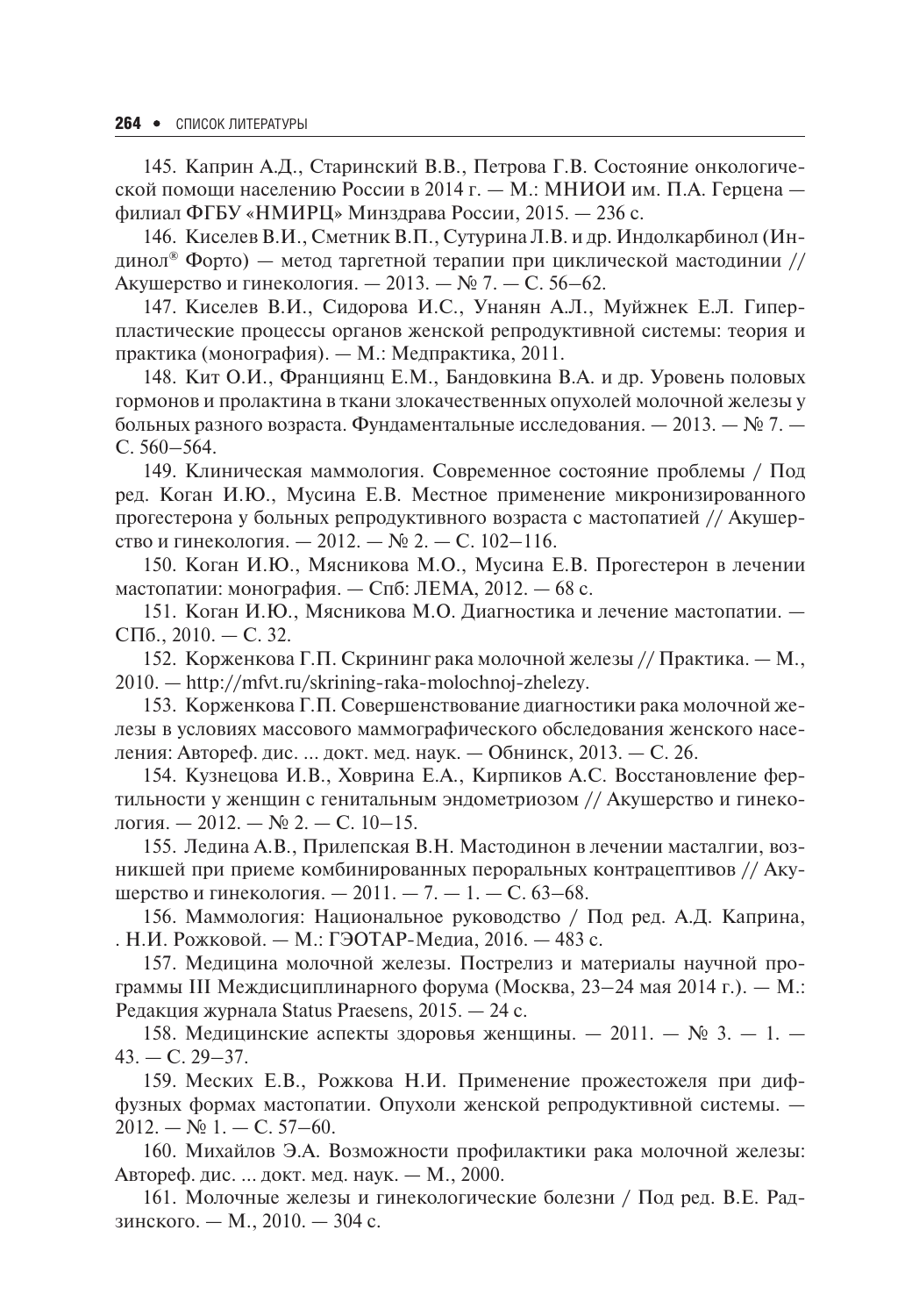162. Не игнорировать мастопатию — не допускать рака. Новый вектор тактики при мастопатии: активная онкопрофилактика. Информационное письмо / М.Б. Хамошина, И.А. Паренкова / Под ред. В.Е. Радзинского, Н.И. Рожковой. — М.: Редакция журнала Status Praesens, 2015. — 24 с.

163. Овсянникова Т.Д. Алгоритмы диагностики доброкачественных заболеваний молочных желез — залог эффективного лечения. — М.: ММЖ,  $2016. - 16$  c.

164. Приказ Министерства здравоохранения РФ от 15.11.2012 № 915н «Об утверждении Порядка оказания медицинской помощи населению по профилю "онкология"».

165. Приказ Министерства здравоохранения РФ от 01.11.2012 № 572н «Об утверждении Порядка оказания медицинской помощи по профилю "акушерство и гинекология (за исключением использования вспомогательных репродуктивных технологий)"».

166. Поддубная И.В., Стефанов Д.Н. Раковые регистры: вчера, сегодня, завтра // Современная онкология.  $-2012$ .  $-$  Т. 14.  $-$  Ч. 2.  $-$  № 2.  $-$  С. 8-9.

167. Подзолкова Н.М., Сумятина Л.В. Пролактин и молочные железы. Что нового? // Российская медицинская академия последипломного образования. — М.: ММЖ, 2016. — 21 с.

168. Подзолкова Н.М., Сумятина Л.В., Мохова Ю.А. Пролактин и молочные железы. Новые данные рандомизированных исследований // Акушерство и гинекология. — 2015. — № 12. — С. 46–50.

169. Подзолкова Н.М., Сумятина Л.В., Мохова Ю.А. Пролактин: неизвестное об известном // Акушерство и гинекология. — 2015. — № 12. — С. 46–50.

170. Покуль Л.В. Природные и растительные биологические компоненты: возможности и перспективы в коррекции дисфункций молочных желез у пациенток репродук- тивного возраста после тотальной овариоэктомии. Вопросы гинекологии, акушерства и перинатологии. 2014. 13(2). 16–22.

171. Порошенко А.Б., Дмитренко А.П. О разграничении luminal-семейства рака молочной железы // Материалы IX Международной ежегодной конференции «Проблемы диагностики и лечения рака молочной железы». — СПб.,  $2012. - C. 104 - 105.$ 

172. Поспехова Н.И. Комплексный анализ наследственной формы рака молочной железы и/или яичников: молекулярно-генетические и фенотипические характеристики: Дис. … докт. биол. наук. — М., 2011. — 218 с.

173. Прегравидарная подготовка: клинический протокол / Авт.-разраб. В.Е. Радзинский и др. — М.: Редакция журнала Status Praesens, 2016. — 80 с. — ISBN 978-5-9908734-0-7.

174. Приказ Министерства здравоохранения РФ от 01.11.2012 № 572н. «Об утверждении Порядка оказания медицинской помощи по профилю "акушерство и гинекология (за исключением использования вспомогательных репродуктивных технологий)"».

175. Приказ Министерства здравоохранения РФ от 15.03.2006 № 154 «О порядке оказания медицинской помощи при заболеваниях молочной железы».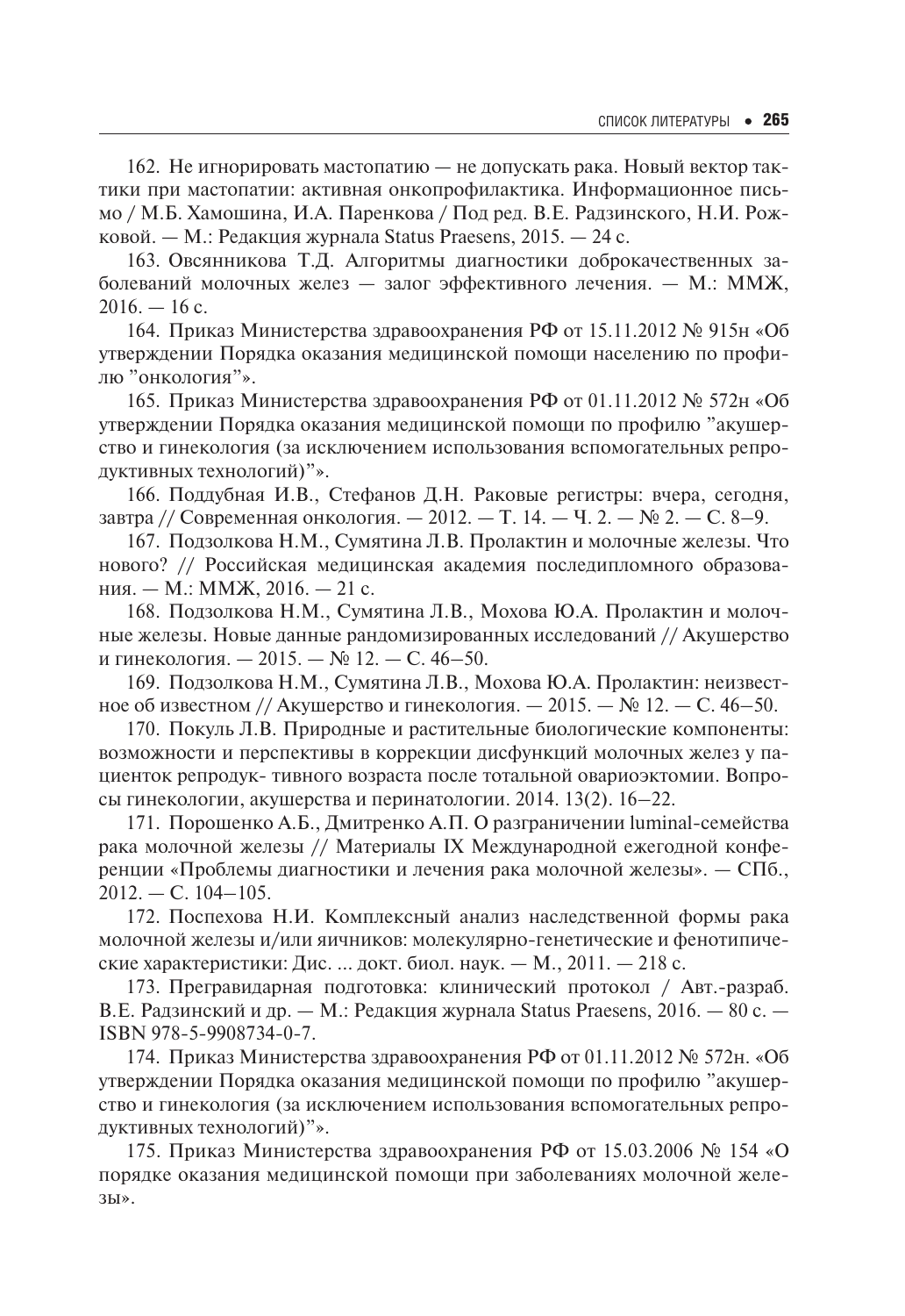176. Приказ Министерства здравоохранения РФ от 15.11.2012 № 915н. «Об утверждении Порядка оказания медицинской помощи населению по профилю "онкология"».

177. Профилактика — приоритет клинической маммологии / Под ред. Н.И. Рожковой, А.Д. Каприна. — М.: СИМК, 2015. — 188 с.

178. Радзинский В.Е., Ордиянц И.М. Возможности терапии сочетания миомы матки и доброкачественных дисплазий молочных желез // Акушерство и гинекология. — 2013. — № 4.

179. Рожкова Н.И. Клиническая маммология в России // Проект резолюции 3-го съезда Российской ассоциации маммологов. — 2011.

180. Рожкова Н.И. Лучевые методы обследования молочных желез. Поликлиника, лучевая диагностика (спецвыпуск). — 2013. — С. 28–30.

181. Рожкова Н.И. Современная система обследования молочной железы // Национальный центр онкологии репродуктивных органов (маммология, гинекология, андрология) ФГБУ «НМИРЦ» Минздрава России. — М.: ММЖ,  $2016. - 27$  c.

182. Рожкова Н.И. Ультразвуковое исследование молочной железы. — М.,  $2011. - C. 1 - 288.$ 

183. Рожкова Н.И., Бурдина И.И., Дабагов А.Р. и др. Лучевая диагностика в маммологии: Руководство для врачей / Под ред. Н.И. Рожковой. — М.: СИМК, 2014. — С. 1–122.

184. Рожкова Н.И., Бурдина И.И., Мазо М.Л. и др. Рентгеносонографическое изображение молочной железы при заболеваниях различной природы. — М.: Интелмедтехника, 2014. — С. 1–101.

185. Рожкова Н.И., Бурдина И.И., Меских Е.В. и др. Диффузные доброкачественные заболевания молочной железы. Диагностика и лечение / Под ред. В.А. Солодкого, Н.И. Рожковой. — М.: СИМК, 2012. — С. 1–124.

186. Рожкова Н.И., Горшков В.А., Киреева М.Н. и др. Цифровая маммологическая клиника. Технологии визуализации / Под ред. Н.И. Рожковой, В.А. Горшкова. — М.: СИМК, 2012. — С. 1–157.

187. Рожкова Н.И., Меских Е.В. Фитотерапия XXI века: доказательства эффекта. Применение Vitex agnus-castus при различных формах мастопатии. — М.: Редакция журнала Status Praesens. — 2015. — № 7. — С. 38–43.

188. Рожкова Н.И., Прокопенко С.П. Рентгенологическая визуализация молочной железы. В кн.: Научно-технический прогресс и радиология // Материалы форума. — Астана, Казахстан, 2013. — С. 159–169.

189. Рожкова Н.И., Солодкий В.А. Диффузные доброкачественные заболеваний молочной железы: Руководство для врачей. — М.: СИМК, 2012. — 120 с.

190. Рожкова Н.И., Сухих Г.Т., Солодкий В.А., Ашрафян Л.А. Скрининг и ранняя диагностика гинекологического рака. — М.: Молодая гвардия, 2011. — С. 1–200.

191. Семиглазов В.Ф., Пак Д.Д., Тюляндин С.А. и др. // Выдержки из выступлений участников рабочего совещания «Актуальные вопросы снижения инвалидности и смертности российских женщин от рака молочной железы».  $-2012$ .  $-C. 1-8$ .